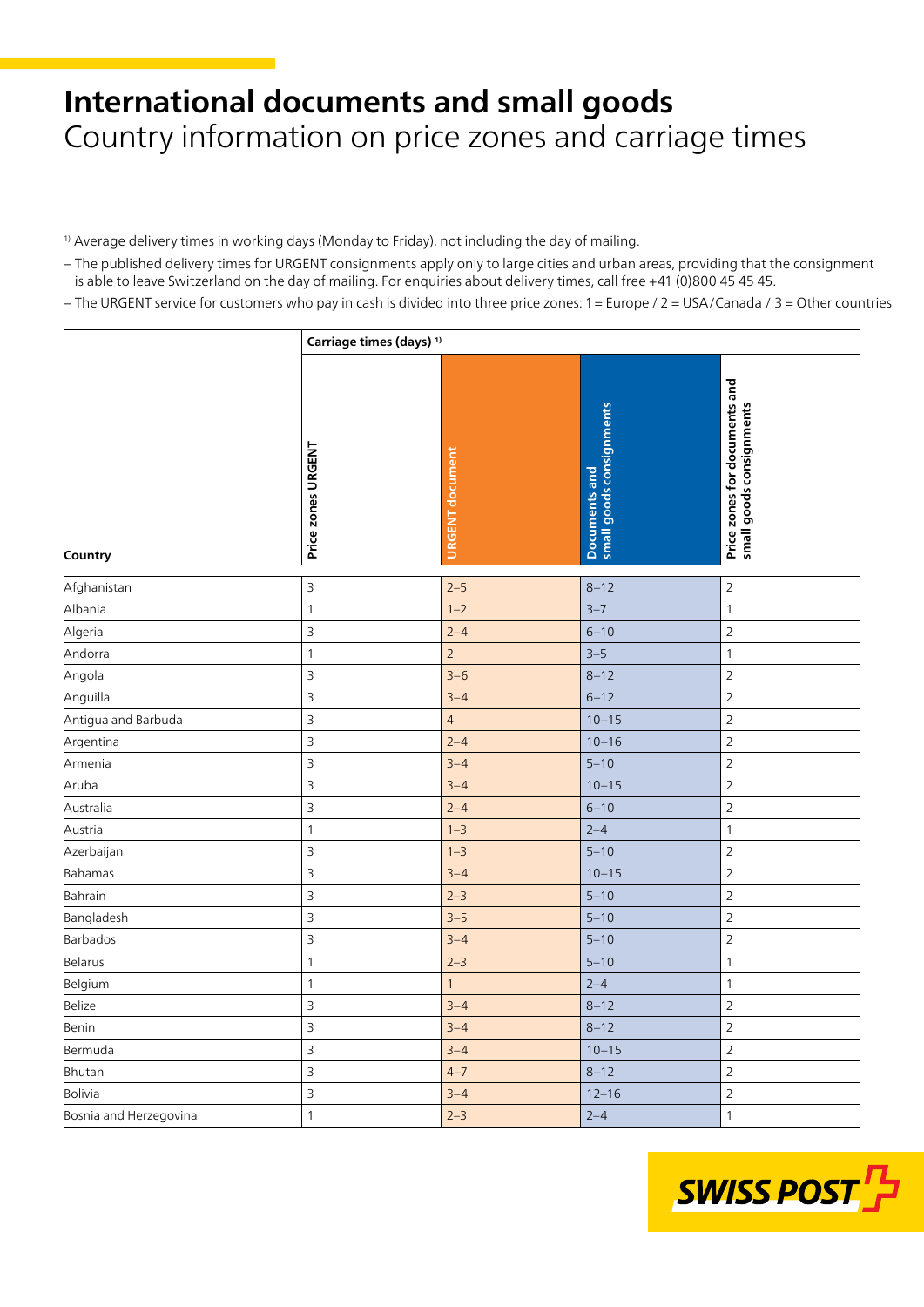|                              | Carriage times (days) <sup>1)</sup> |                          |                                           |                                                           |
|------------------------------|-------------------------------------|--------------------------|-------------------------------------------|-----------------------------------------------------------|
| Country                      | Price zones URGENT                  | <b>URGENT</b> document   | small goods consignments<br>Documents and | Price zones for documents and<br>small goods consignments |
| Botswana                     | 3                                   | $3 - 4$                  | $8 - 12$                                  | $\overline{2}$                                            |
| Brazil                       | 3                                   | $2 - 4$                  | $10 - 20$                                 | $\overline{2}$                                            |
| Brunei                       | 3                                   | $3 - 4$                  | $5 - 9$                                   | $\overline{2}$                                            |
| Bulgaria                     | $\mathbf{1}$                        | $1 - 2$                  | $4 - 5$                                   | $\mathbf{1}$                                              |
| Burkina Faso                 | 3                                   | $3 - 4$                  | $8 - 12$                                  | $\sqrt{2}$                                                |
| Burundi                      | 3                                   | $3 - 4$                  | $8 - 12$                                  | $\overline{2}$                                            |
| Cambodia                     | 3                                   | $\overline{\phantom{0}}$ | $8 - 12$                                  | $\overline{2}$                                            |
| Cameroon                     | 3                                   | $3 - 4$                  | $8 - 12$                                  | $\sqrt{2}$                                                |
| Canada                       | $\sqrt{2}$                          | $1 - 3$                  | $5 - 7$                                   | 2                                                         |
| Cape Verde                   | 3                                   | $\qquad \qquad -$        | $10 - 15$                                 | $\overline{2}$                                            |
| Cayman Islands               | 3                                   | $2 - 3$                  | $5 - 8$                                   | 2                                                         |
| Central African Republic     | 3                                   | $2 - 4$                  | $8 - 12$                                  | $\overline{2}$                                            |
| Chad                         | 3                                   | $3 - 4$                  | $8 - 12$                                  | $\overline{2}$                                            |
| Chile                        | 3                                   | $2 - 3$                  | $10 - 18$                                 | $\overline{2}$                                            |
| China (People's Republic of) | 3                                   | $3 - 5$                  | $6 - 14$                                  | $\overline{2}$                                            |
| Christmas Island             | 3                                   | $\qquad \qquad -$        | $12 - 18$                                 | $\overline{2}$                                            |
| Cocos (keeling) Islands      | 3                                   | $2 - 4$                  | $10 - 18$                                 | $\overline{2}$                                            |
| Colombia                     | 3                                   | $2 - 5$                  | $10 - 18$                                 | $\overline{2}$                                            |
| Comoros                      | 3                                   | $\overline{\phantom{0}}$ | $8 - 14$                                  | $\overline{2}$                                            |
| Congo, Democratic Republic   | 3                                   | $\qquad \qquad -$        | $8 - 12$                                  | $\overline{2}$                                            |
| Congo, Republic              | 3                                   | $3 - 4$                  | $8 - 14$                                  | 2                                                         |
| Cook Islands                 | 3                                   | $\overline{4}$           | $12 - 18$                                 | $\overline{2}$                                            |
| Costa Rica                   | 3                                   | $3 - 4$                  | $8 - 12$                                  | $\overline{2}$                                            |
| Côte d'Ivoire                | 3                                   | $3 - 4$                  | $8 - 12$                                  | $\overline{2}$                                            |
| Croatia                      | $\mathbf{1}$                        | $2 - 4$                  | $3 - 7$                                   | 1                                                         |
| Cuba                         | 3                                   | $\overline{\phantom{0}}$ | $8 - 12$                                  | $\sqrt{2}$                                                |
| Curaçao                      | 3                                   | $3 - 4$                  | $10 - 14$                                 | $\overline{2}$                                            |
| Cyprus                       | $\mathbf{1}$                        | $2 - 3$                  | $3 - 6$                                   | $\mathbf{1}$                                              |
| Czech Republic               | $\mathbf{1}$                        | $1 - 2$                  | $3 - 5$                                   | $\mathbf{1}$                                              |
| Denmark                      | $\mathbf{1}$                        | $1 - 2$                  | $3 - 8$                                   | $\mathbf{1}$                                              |
| Djibouti                     | 3                                   | $3 - 4$                  | $8 - 12$                                  | $\overline{2}$                                            |
| Dominica                     | 3                                   | $3 - 4$                  | $8 - 14$                                  | $\overline{2}$                                            |
| Dominican Republic           | 3                                   | $2 - 4$                  | $5 - 10$                                  | $\overline{2}$                                            |
| Ecuador                      | 3                                   | $3 - 5$                  | $8 - 12$                                  | $\overline{2}$                                            |
| Egypt                        | 3                                   | $2 - 3$                  | $5 - 10$                                  | $\overline{2}$                                            |
| El Salvador                  | 3                                   | $3 - 5$                  | $8 - 12$                                  | $\overline{2}$                                            |
| Equatorial Guinea            | 3                                   | $4 - 6$                  | $10 - 15$                                 | $\overline{2}$                                            |
| Eritrea                      | 3                                   | $4 - 5$                  | $5 - 10$                                  | $\overline{2}$                                            |
| Estonia                      | $\mathbf{1}$                        | $2 - 3$                  | $3 - 6$                                   | $\mathbf{1}$                                              |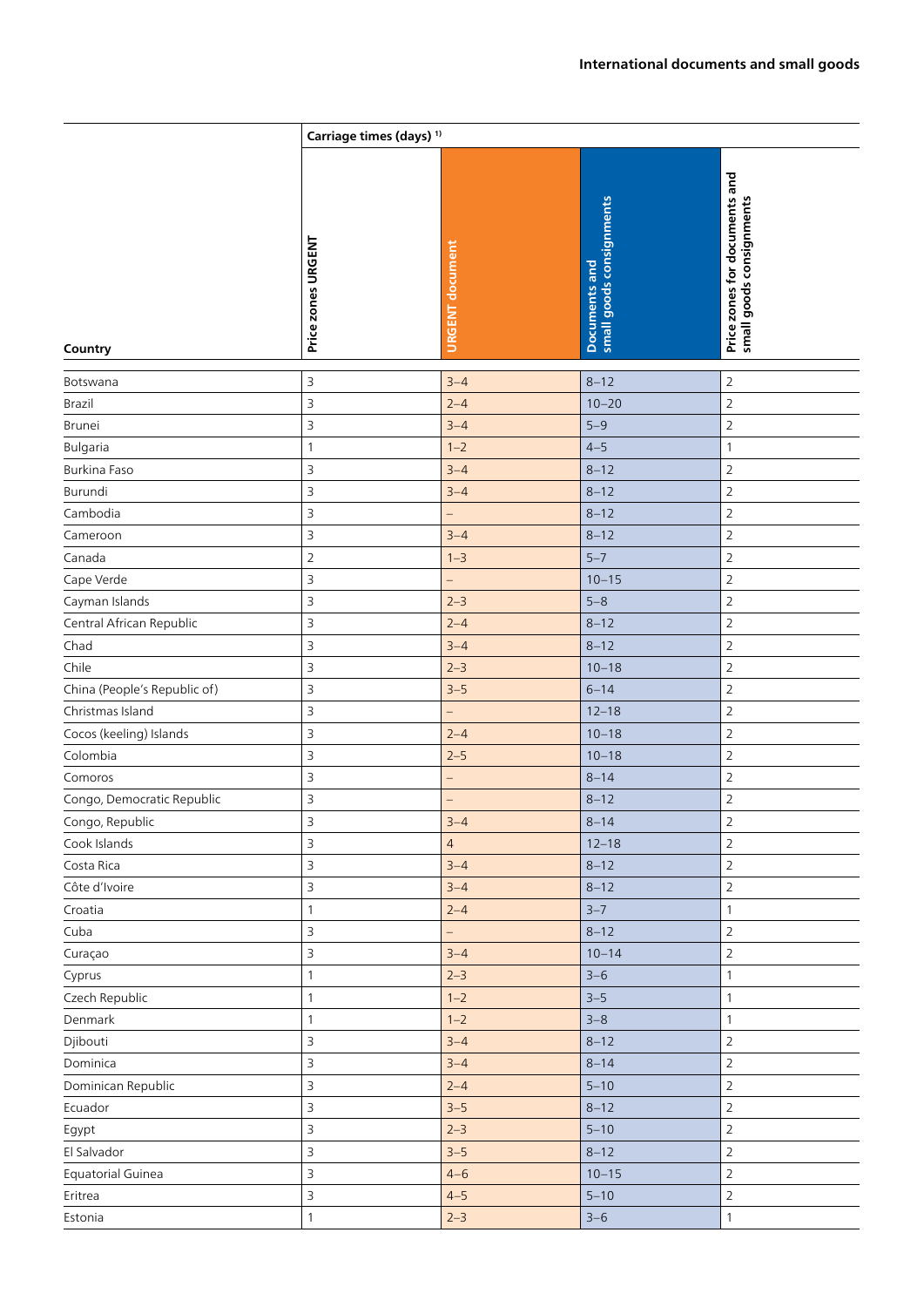|                                    | Carriage times (days) <sup>1)</sup> |                        |                                           |                                                           |
|------------------------------------|-------------------------------------|------------------------|-------------------------------------------|-----------------------------------------------------------|
| Country                            | Price zones URGENT                  | <b>URGENT</b> document | small goods consignments<br>Documents and | Price zones for documents and<br>small goods consignments |
| Eswatini                           | $\mathsf 3$                         | $3 - 4$                | $8 - 12$                                  | $\mathsf{2}\,$                                            |
| Etiopia                            | $\mathsf 3$                         | $3 - 4$                | $8 - 12$                                  | $\sqrt{2}$                                                |
| Falkland Island                    | 3                                   | $\overline{a}$         | $14 - 18$                                 | $\mathbf 2$                                               |
| Faroe Islands                      | $\mathbf{1}$                        | $4 - 6$                | $3 - 8$                                   | $\mathbf{1}$                                              |
| Fiji                               | 3                                   | $4 - 5$                | $10 - 18$                                 | $\overline{2}$                                            |
| Finland                            | $\mathbf{1}$                        | $1 - 2$                | $2 - 5$                                   | 1                                                         |
| France                             | 1                                   | $1 - 2$                | $2 - 4$                                   | $\mathbf{1}$                                              |
| French Guiana                      | 3                                   | $3 - 6$                | $10 - 15$                                 | $\mathsf{2}\,$                                            |
| French Polynesia                   | 3                                   | $4 - 6$                | $10 - 16$                                 | $\mathsf{2}\,$                                            |
| Gabon                              | $\overline{\mathbf{3}}$             | $2 - 5$                | $8 - 12$                                  | $\overline{2}$                                            |
| Gambia                             | 3                                   | $3 - 6$                | $8 - 12$                                  | $\mathsf{2}\,$                                            |
| Georgia, Republic                  | $\overline{\mathbf{3}}$             | $3 - 5$                | $5 - 10$                                  | $\overline{2}$                                            |
| Germany                            | $\mathbf{1}$                        | $\mathbf{1}$           | $2 - 4$                                   | $\mathbf{1}$                                              |
| Ghana                              | 3                                   | $3 - 4$                | $8 - 12$                                  | $\mathbf 2$                                               |
| Gibraltar                          | $\mathbf{1}$                        | $1 - 2$                | $2 - 4$                                   | $\mathbf{1}$                                              |
| Great Britain and Northern Ireland | 1                                   | $\mathbf{1}$           | $2 - 4$                                   | 1                                                         |
| Greece                             | $\mathbf{1}$                        | $1 - 2$                | $3 - 6$                                   | 1                                                         |
| Greenland                          | 1                                   | $1 - 2$                | $3 - 8$                                   | $\mathbf{1}$                                              |
| Grenada                            | 3                                   | $2 - 3$                | $8 - 12$                                  | $\mathsf{2}\,$                                            |
| Guadaloupe                         | 3                                   | $3 - 4$                | $12 - 18$                                 | $\overline{2}$                                            |
| Guam                               | 2                                   | $1 - 3$                | $6 - 10$                                  | 2                                                         |
| Guatemala                          | $\overline{3}$                      | $3 - 4$                | $8 - 12$                                  | $\overline{2}$                                            |
| Guernsey                           | $\mathbf{1}$                        | $1 - 2$                | $2 - 4$                                   | $\mathbf{1}$                                              |
| Guinea, Republic                   | $\overline{3}$                      | $3 - 4$                | $10 - 15$                                 | $\overline{2}$                                            |
| Guinea-Bissau                      | $\mathsf 3$                         | $3 - 6$                | $8 - 14$                                  | $\overline{2}$                                            |
| Guyana                             | $\overline{3}$                      | $3 - 4$                | $10 - 16$                                 | $\overline{2}$                                            |
| Haiti                              | $\mathsf 3$                         | $3 - 5$                | $5 - 9$                                   | $\overline{2}$                                            |
| Honduras                           | $\overline{3}$                      | $3 - 4$                | $8 - 12$                                  | $\mathbf 2$                                               |
| Hong Kong                          | $\mathsf 3$                         | $2 - 3$                | $5 - 10$                                  | $\overline{2}$                                            |
| Hungary                            | $\mathbf{1}$                        | $1 - 2$                | $3 - 5$                                   | $\mathbf{1}$                                              |
| Iceland                            | $\mathbf{1}$                        | $1 - 3$                | $3 - 6$                                   | $\mathbf{1}$                                              |
| India                              | $\overline{3}$                      | $2 - 4$                | $5 - 10$                                  | $\overline{2}$                                            |
| Indonesia                          | $\overline{3}$                      | $2 - 4$                | $10 - 18$                                 | $\overline{2}$                                            |
| Iran                               | $\overline{3}$                      | $\qquad \qquad -$      | $10 - 18$                                 | $\mathbf 2$                                               |
| Iraq                               | $\overline{3}$                      | $\overline{4}$         | $10 - 18$                                 | $\mathbf 2$                                               |
| Ireland                            | $\mathbf{1}$                        | $1 - 2$                | $2 - 4$                                   | 1                                                         |
| Isle of Man                        | $\mathbf{1}$                        | $1 - 2$                | $2 - 5$                                   | $\mathbf{1}$                                              |
| Israel                             | $\mathsf 3$                         | $2 - 3$                | $5 - 10$                                  | $\overline{2}$                                            |
| Italy                              | $\mathbf{1}$                        | $\mathbf{1}$           | $2 - 5$                                   | $\mathbf{1}$                                              |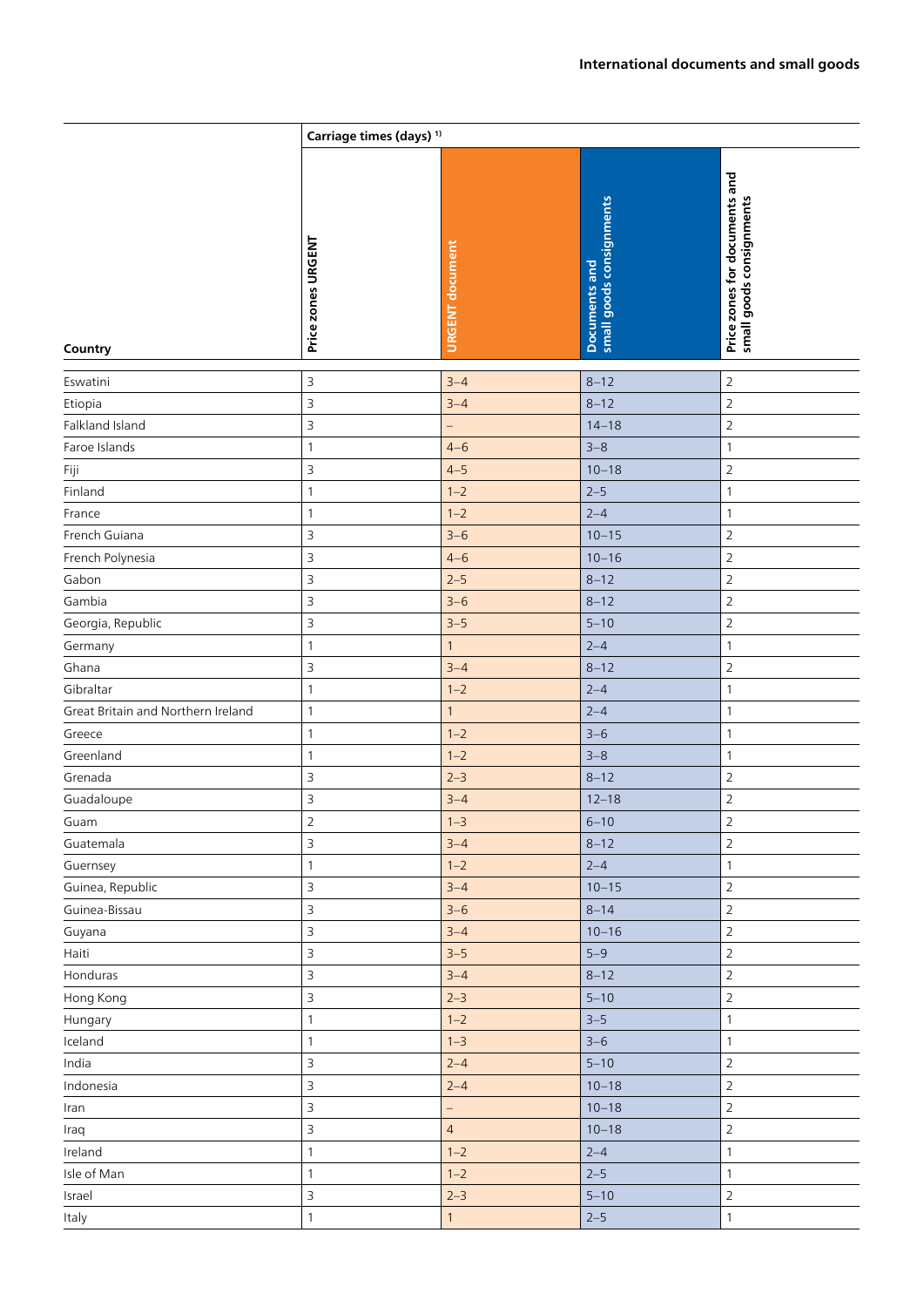|                                  | Carriage times (days) <sup>1)</sup> |                        |                                           |                                                           |
|----------------------------------|-------------------------------------|------------------------|-------------------------------------------|-----------------------------------------------------------|
| Country                          | Price zones URGENT                  | <b>URGENT</b> document | Documents and<br>small goods consignments | Price zones for documents and<br>small goods consignments |
| Jamaica                          | 3                                   | $2 - 3$                | $5 - 9$                                   | $\overline{2}$                                            |
| Japan                            | $\overline{3}$                      | $2 - 4$                | $3 - 6$                                   | $\sqrt{2}$                                                |
| Jersey                           | 1                                   | $1 - 2$                | $2 - 4$                                   | $\mathbf{1}$                                              |
| Jordan                           | 3                                   | $3 - 4$                | $5 - 10$                                  | $\sqrt{2}$                                                |
| Kazakstan                        | 3                                   | $3 - 4$                | $5 - 10$                                  | $\overline{2}$                                            |
| Kenya                            | 3                                   | $2 - 4$                | $8 - 12$                                  | $\sqrt{2}$                                                |
| Kiribati                         | 3                                   | $5 - 8$                | $10 - 18$                                 | $\mathsf{2}\,$                                            |
| Korea, Dem. People's Republic of | 3                                   | $\qquad \qquad -$      | $10 - 15$                                 | $\overline{2}$                                            |
| Korea, Republic of               | 3                                   | $2 - 5$                | $5 - 12$                                  | $\overline{2}$                                            |
| Kosovo                           | 1                                   | $2 - 4$                | $3 - 6$                                   | $\mathbf{1}$                                              |
| Kuwait                           | 3                                   | $2 - 4$                | $5 - 10$                                  | $\overline{2}$                                            |
| Kyzgyzstan                       | 3                                   | $1 - 4$                | $5 - 10$                                  | $\overline{2}$                                            |
| Laos                             | $\mathsf 3$                         | $3 - 4$                | $8 - 12$                                  | $\overline{2}$                                            |
| Latvia                           | 1                                   | $1 - 3$                | $3 - 6$                                   | $\mathbf{1}$                                              |
| Lebanon                          | 3                                   | $3 - 4$                | $5 - 10$                                  | $\overline{2}$                                            |
| Lesotho                          | 3                                   | $3 - 4$                | $8 - 12$                                  | $\overline{2}$                                            |
| Liberia                          | 3                                   | $\overline{a}$         | $8 - 12$                                  | $\overline{2}$                                            |
| Lithuania                        | 1                                   | $2 - 3$                | $3 - 6$                                   | $\mathbf{1}$                                              |
| Luxembourg                       | 1                                   | $\mathbf{1}$           | $2 - 4$                                   | $\mathbf{1}$                                              |
| Macao                            | $\mathsf 3$                         | $3 - 4$                | $10 - 15$                                 | $\mathsf{2}\,$                                            |
| Macedonia                        | 1                                   | $3 - 4$                | $4 - 8$                                   | 1                                                         |
| Madagascar                       | 3                                   | $3 - 5$                | $8 - 12$                                  | $\overline{2}$                                            |
| Malawi                           | $\mathsf 3$                         | $3 - 4$                | $8 - 12$                                  | $\overline{2}$                                            |
| Malaysia                         | $\mathsf 3$                         | $2 - 4$                | $8 - 12$                                  | $\overline{2}$                                            |
| Maldives                         | 3                                   | $4 - 5$                | $10 - 15$                                 | $\overline{2}$                                            |
| Mali                             | $\mathsf 3$                         | $3 - 4$                | $8 - 12$                                  | $\sqrt{2}$                                                |
| Malta                            | $\mathbf{1}$                        | $\overline{2}$         | $3 - 5$                                   | $\mathbf{1}$                                              |
| Mariana Islands                  | $\overline{2}$                      | $1 - 3$                | $6 - 10$                                  | $\overline{2}$                                            |
| Marshall Islands                 | $\overline{2}$                      | $1 - 3$                | $10 - 18$                                 | $\overline{2}$                                            |
| Martinique                       | 3                                   | $3 - 4$                | $10 - 15$                                 | $\overline{2}$                                            |
| Mauritania                       | $\mathsf 3$                         | $3 - 5$                | $8 - 12$                                  | $\overline{2}$                                            |
| Mauritius                        | 3                                   | $3 - 5$                | $10 - 15$                                 | $\overline{2}$                                            |
| Mayotte                          | 3                                   | $3 - 5$                | $8 - 14$                                  | $\overline{2}$                                            |
| Mexico                           | $\mathsf 3$                         | $2 - 4$                | $10 - 15$                                 | $\overline{2}$                                            |
| Micronesia (Federated States of) | $\mathsf 3$                         | $5 - 8$                | $\overline{\phantom{0}}$                  | $\overline{2}$                                            |
| Moldava                          | 1                                   | $2 - 3$                | $3 - 7$                                   | $\mathbf{1}$                                              |
| Monaco                           | $\mathbf{1}$                        | $1 - 2$                | $2 - 4$                                   | $\mathbf{1}$                                              |
| Mongolia                         | $\mathsf 3$                         | $2 - 4$                | $8 - 11$                                  | $\overline{2}$                                            |
| Montenegro, Republic             | $\mathbf{1}$                        | $2 - 3$                | $3 - 6$                                   | $\mathbf{1}$                                              |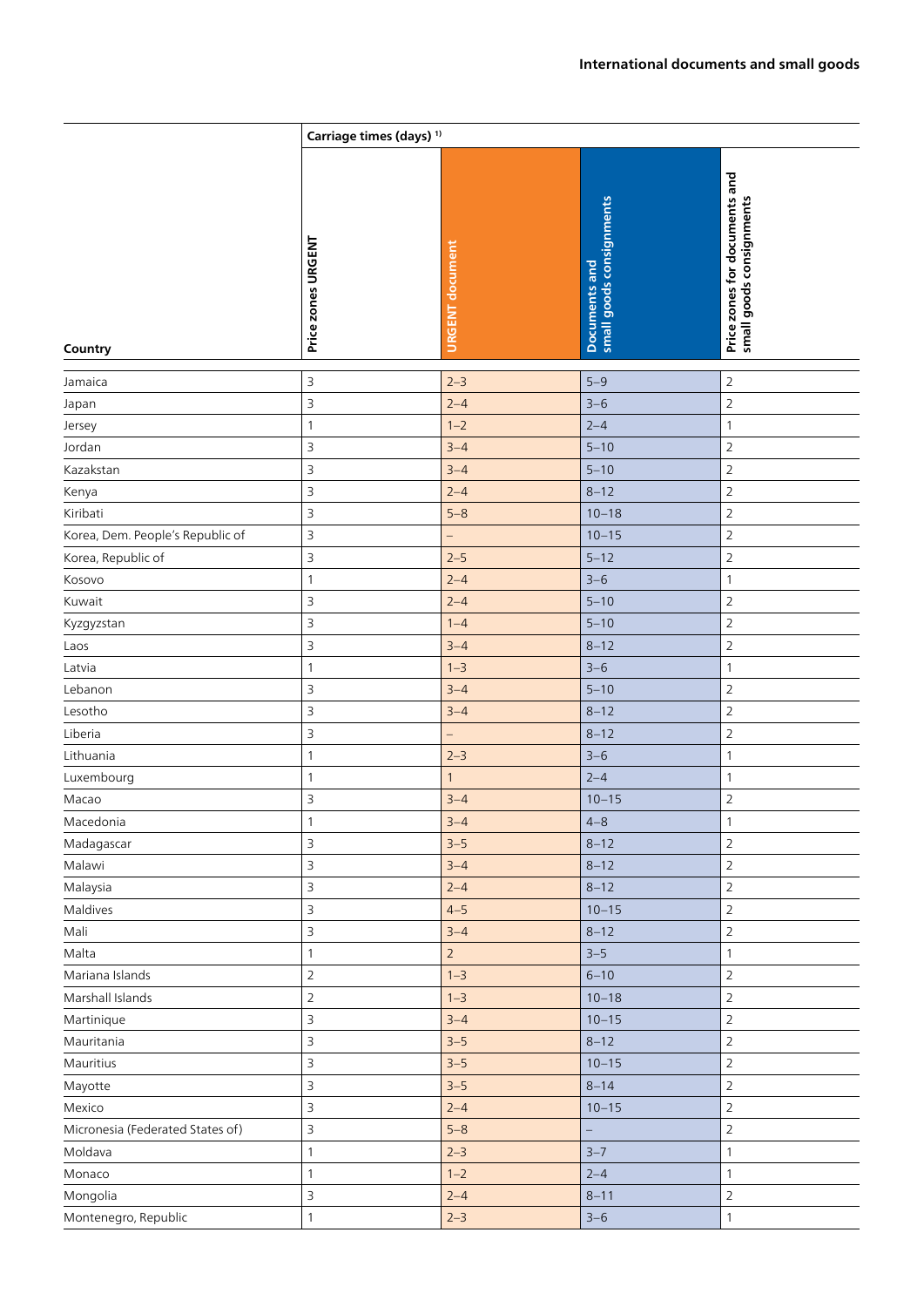|                             | Carriage times (days) <sup>1)</sup> |                          |                                           |                                                           |
|-----------------------------|-------------------------------------|--------------------------|-------------------------------------------|-----------------------------------------------------------|
| Country                     | Price zones URGENT                  | <b>URGENT</b> document   | small goods consignments<br>Documents and | Price zones for documents and<br>small goods consignments |
| Montserrat                  | 3                                   | $3 - 4$                  | $5 - 12$                                  | $\sqrt{2}$                                                |
| Morocco                     | 3                                   | $2 - 5$                  | $6 - 11$                                  | $\overline{2}$                                            |
| Mozambique                  | 3                                   | $3 - 5$                  | $8 - 12$                                  | $\overline{2}$                                            |
| Myanmar (Union)             | 3                                   | $5-6$                    | $5 - 10$                                  | $\overline{2}$                                            |
| Namibia                     | 3                                   | $2 - 4$                  | $8 - 12$                                  | $\sqrt{2}$                                                |
| Nauru                       | 3                                   | $5 - 7$                  | $10 - 14$                                 | $\overline{2}$                                            |
| Nepal                       | 3                                   | $3 - 5$                  | $8 - 14$                                  | $\overline{2}$                                            |
| Netherlands                 | $\mathbf{1}$                        | $\mathbf{1}$             | $2 - 4$                                   | $\mathbf{1}$                                              |
| New Caledonia               | 3                                   | $3 - 5$                  | $10 - 18$                                 | 2                                                         |
| New Zealand                 | 3                                   | $3 - 5$                  | $4 - 8$                                   | $\overline{2}$                                            |
| Nicaragua                   | 3                                   | $3 - 5$                  | $8 - 12$                                  | $\sqrt{2}$                                                |
| Niger                       | 3                                   | $3 - 4$                  | $8 - 12$                                  | $\overline{2}$                                            |
| Nigeria                     | 3                                   | $4 - 6$                  | $8 - 12$                                  | $\overline{2}$                                            |
| Norfolk Island              | 3                                   | $5 - 8$                  | $10 - 14$                                 | $\overline{2}$                                            |
| Norway                      | $\mathbf{1}$                        | $1 - 2$                  | $2 - 5$                                   | $\mathbf{1}$                                              |
| Oman                        | 3                                   | $2 - 4$                  | $5 - 10$                                  | $\sqrt{2}$                                                |
| Pakistan                    | 3                                   | $3 - 5$                  | $8 - 12$                                  | $\overline{2}$                                            |
| Palau                       | $\overline{2}$                      | $1 - 3$                  | $12 - 18$                                 | $\overline{2}$                                            |
| Palestine                   | $\overline{2}$                      | $4 - 6$                  | $3 - 7$                                   | $\sqrt{2}$                                                |
| Panama                      | 3                                   | $\overline{3}$           | $10 - 16$                                 | $\overline{2}$                                            |
| Papua New Guinea            | 3                                   | $4 - 5$                  | $8 - 14$                                  | 2                                                         |
| Paraguay                    | $\overline{3}$                      | $\overline{3}$           | $10 - 16$                                 | $\overline{2}$                                            |
| Peru                        | 3                                   | $2 - 4$                  | $10 - 16$                                 | $\overline{2}$                                            |
| Philippines                 | 3                                   | $2 - 4$                  | $8 - 14$                                  | $\overline{2}$                                            |
| Pitcairn                    | 3                                   |                          | $12 - 18$                                 | $\overline{2}$                                            |
| Poland                      | $\mathbf{1}$                        | $1 - 2$                  | $2 - 5$                                   | $\mathbf{1}$                                              |
| Portugal                    | $\mathbf{1}$                        | $1 - 2$                  | $2 - 4$                                   | $\mathbf{1}$                                              |
| Puerto Rico                 | $\overline{2}$                      | $1 - 3$                  | $6 - 12$                                  | $\overline{2}$                                            |
| Qatar                       | 3                                   | $\overline{2}$           | $5 - 10$                                  | $\overline{2}$                                            |
| Réunion                     | 3                                   | $3 - 5$                  | $8 - 14$                                  | $\overline{2}$                                            |
| Romania                     | $\mathbf{1}$                        | $1 - 3$                  | $3 - 6$                                   | $\mathbf{1}$                                              |
| Russian Federation          | $\mathbf{1}$                        | $2 - 5$                  | $8 - 18$                                  | $\mathbf{1}$                                              |
| Rwanda                      | 3                                   | $3 - 5$                  | $8 - 12$                                  | $\overline{2}$                                            |
| Saint Christopher and Nevis | 3                                   | $3 - 4$                  | $8 - 14$                                  | $\overline{2}$                                            |
| Saint Helena                | 3                                   | $\overline{\phantom{0}}$ | $14 - 18$                                 | $\overline{2}$                                            |
| Saint Lucia                 | 3                                   | $3 - 4$                  | $8 - 14$                                  | $\overline{2}$                                            |
| Saint Maarten               | 3                                   | $3 - 4$                  | $8 - 14$                                  | $\overline{2}$                                            |
| Saint Martin                | 3                                   | $5 - 8$                  | $8 - 14$                                  | $\overline{2}$                                            |
| Saint-Pierre and Miquelon   | $\overline{2}$                      | $4 - 5$                  | $6 - 12$                                  | $\overline{2}$                                            |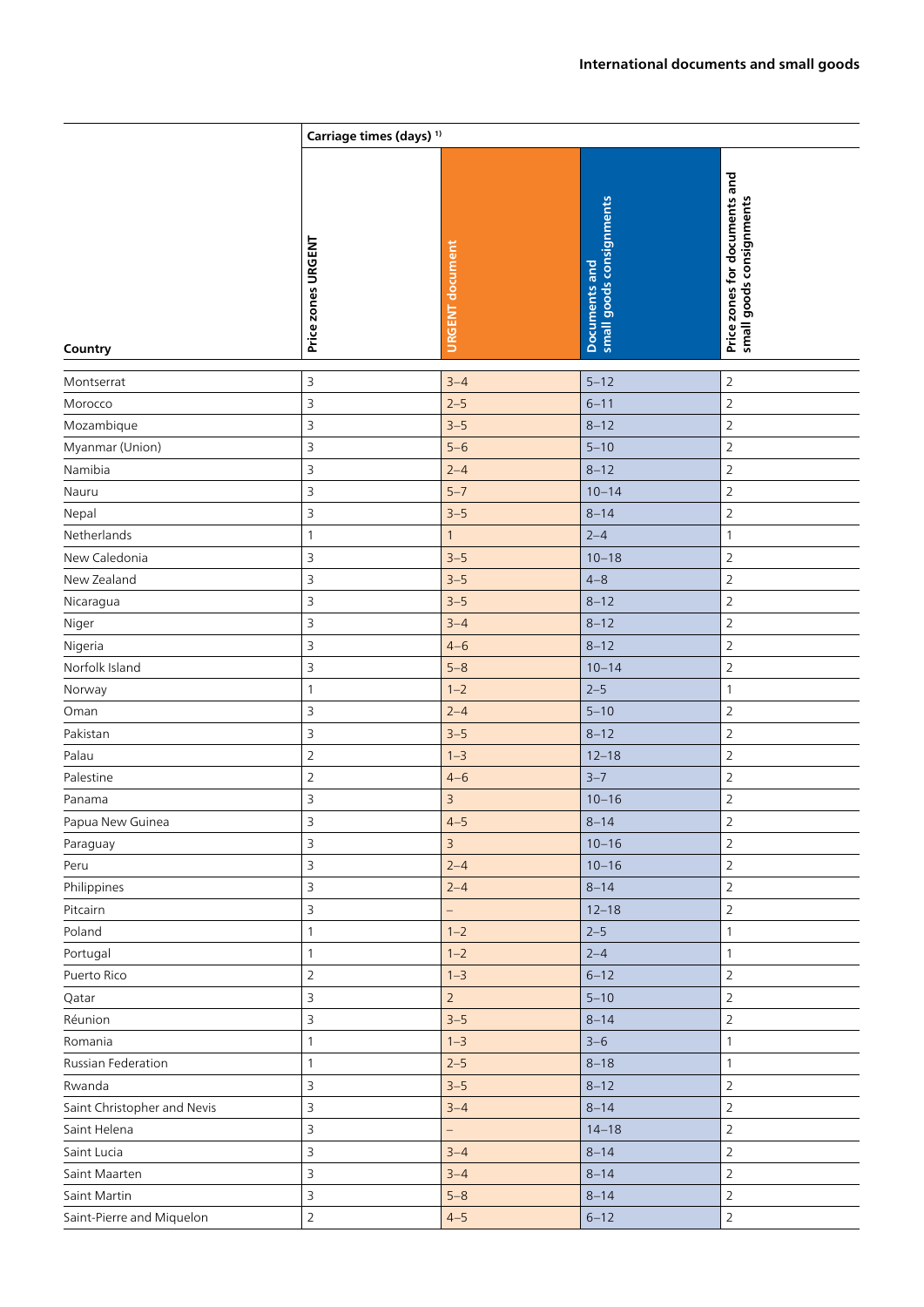|                                         | Carriage times (days) <sup>1)</sup> |                          |                                           |                                                           |
|-----------------------------------------|-------------------------------------|--------------------------|-------------------------------------------|-----------------------------------------------------------|
| Country                                 | Price zones URGENT                  | URGENT document          | small goods consignments<br>Documents and | Price zones for documents and<br>small goods consignments |
| Saint Vincent and the Grenadines        | 3                                   | $3 - 4$                  | $8 - 14$                                  | $\overline{2}$                                            |
| Samoa, American                         | $\overline{\mathbf{3}}$             | $8 - 10$                 | $8 - 14$                                  | $\mathbf 2$                                               |
| Samoa, West                             | 3                                   | $4 - 5$                  | $8 - 14$                                  | $\overline{2}$                                            |
| San Marino                              | $\mathbf{1}$                        | $1 - 2$                  | $3 - 5$                                   | 1                                                         |
| São Tome and Principe                   | 3                                   | $\qquad \qquad -$        | $5 - 10$                                  | $\overline{2}$                                            |
| Saudi Arabia                            | $\mathsf 3$                         | $2 - 3$                  | $5 - 10$                                  | $\overline{2}$                                            |
| Senegal                                 | 3                                   | $3 - 4$                  | $8 - 12$                                  | $\overline{2}$                                            |
| Serbia Republic                         | $\mathbf{1}$                        | $2 - 3$                  | $3 - 5$                                   | $\mathbf{1}$                                              |
| Seychelles                              | $\overline{\mathbf{3}}$             | $3 - 5$                  | $10 - 15$                                 | $\overline{2}$                                            |
| Sierra Leone                            | 3                                   | -                        | $8 - 12$                                  | $\overline{2}$                                            |
| Singapore                               | 3                                   | $2 - 4$                  | $8 - 14$                                  | $\overline{2}$                                            |
| Slovakia, Republic of                   | 1                                   | $2 - 3$                  | $3 - 5$                                   | $\mathbf{1}$                                              |
| Slovenia                                | $\mathbf{1}$                        | $1 - 3$                  | $3 - 5$                                   | 1                                                         |
| Solomon Islands                         | 3                                   | $4 - 7$                  | $10 - 18$                                 | $\overline{2}$                                            |
| Somalia                                 | 3                                   | $\qquad \qquad -$        | $7 - 12$                                  | $\overline{2}$                                            |
| South Africa                            | 3                                   | $2 - 3$                  | $8 - 11$                                  | $\overline{2}$                                            |
| South Georgia and the south Sandw. Isl. | 3                                   | $\qquad \qquad -$        | $12 - 18$                                 | $\overline{2}$                                            |
| South Sudan                             | 3                                   | $\qquad \qquad -$        | $12 - 18$                                 | $\overline{2}$                                            |
| Spain                                   | $\mathbf{1}$                        | $1 - 2$                  | $2 - 4$                                   | $\mathbf{1}$                                              |
| Sri Lanka                               | 3                                   | $3 - 5$                  | $8 - 12$                                  | $\overline{2}$                                            |
| Sudan                                   | 3                                   | —                        | $8 - 12$                                  | 2                                                         |
| Suriname                                | $\overline{3}$                      | $2 - 5$                  | $8 - 12$                                  | $\overline{2}$                                            |
| Sweden                                  | $\mathbf{1}$                        | $1 - 2$                  | $2 - 5$                                   | $\mathbf{1}$                                              |
| Syria                                   | 3                                   | $\overline{\phantom{0}}$ | $5 - 8$                                   | $\sqrt{2}$                                                |
| Taiwan (Chinese Taipei)                 | 3                                   | $3 - 4$                  | $6 - 12$                                  | $\overline{2}$                                            |
| Tajikistan                              | $\overline{3}$                      | $4 - 6$                  | $8 - 11$                                  | $\overline{2}$                                            |
| Tanzania                                | $\overline{3}$                      | $3 - 4$                  | $8 - 12$                                  | $\overline{2}$                                            |
| Thailand                                | 3                                   | $2 - 3$                  | $5 - 9$                                   | $\overline{2}$                                            |
| Timor-Leste                             | 3                                   | $5 - 7$                  | $8 - 14$                                  | $\overline{2}$                                            |
| Togo                                    | $\mathsf 3$                         | $2 - 3$                  | $8 - 12$                                  | $\overline{2}$                                            |
| Tokelau Islands                         | 3                                   | $3 - 5$                  | $10 - 14$                                 | $\mathbf 2$                                               |
| Tonga                                   | 3                                   | $4 - 7$                  | $12 - 18$                                 | $\overline{2}$                                            |
| Trinidad and Tobago                     | $\overline{3}$                      | $3 - 4$                  | $10 - 15$                                 | $\overline{2}$                                            |
| Tunisia                                 | $\overline{3}$                      | $2 - 4$                  | $6 - 11$                                  | $\sqrt{2}$                                                |
| Turchey                                 | $\mathbf{1}$                        | $1 - 3$                  | $3 - 7$                                   | $\mathbf{1}$                                              |
| Turkmenistan                            | 3                                   | $\overline{\phantom{0}}$ | $5 - 10$                                  | $\overline{2}$                                            |
| Turks and Caicos                        | $\overline{3}$                      | $4 - 5$                  | $8 - 14$                                  | $\sqrt{2}$                                                |
| Tuvalu                                  | $\overline{3}$                      | $\qquad \qquad -$        | $12 - 18$                                 | $\overline{2}$                                            |
| Uganda                                  | 3                                   | $3 - 4$                  | $8 - 12$                                  | $\overline{2}$                                            |